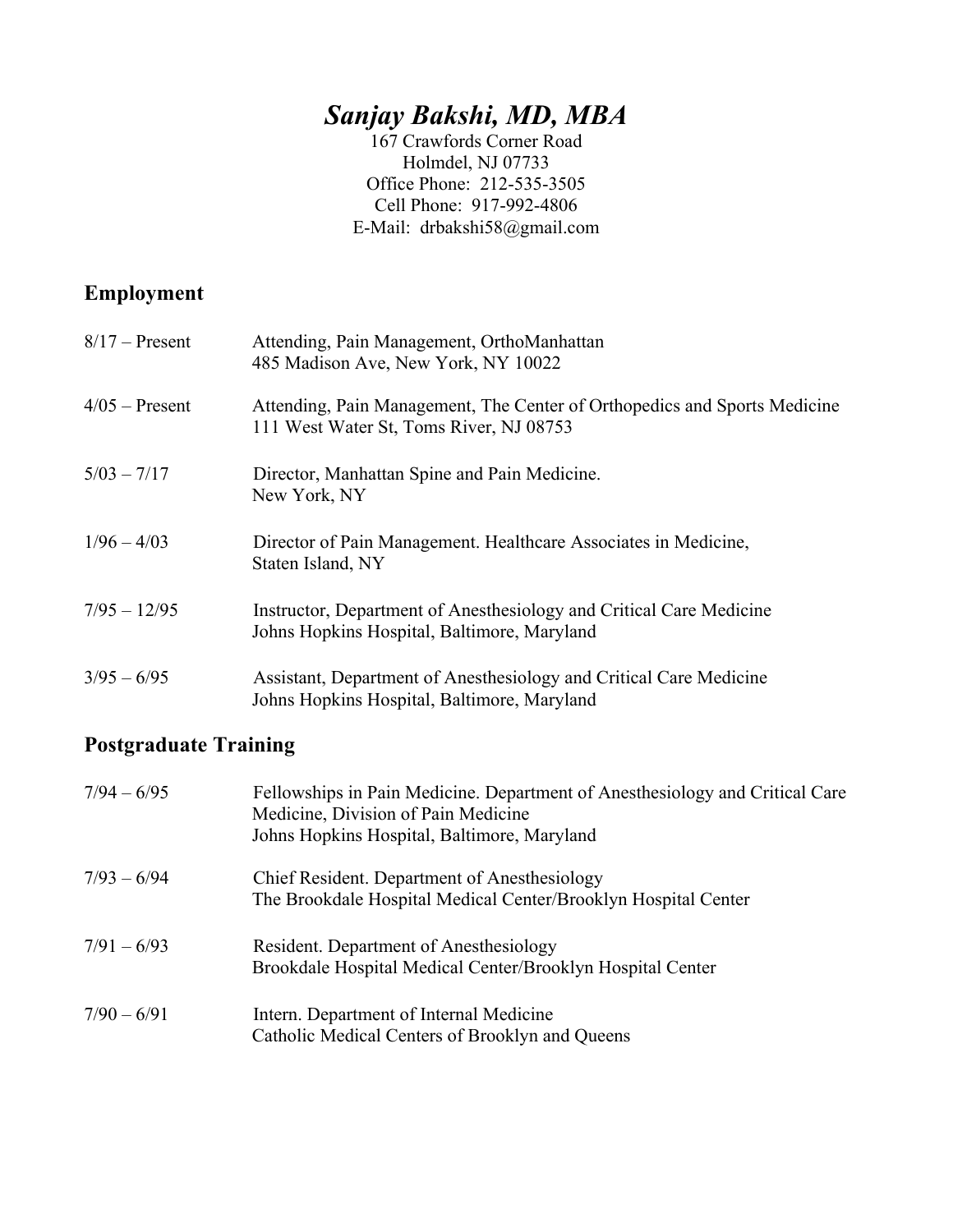### **Education**

| $1997 - 2000$ | Baruch College / Mt Sinai Hospital<br>MBA in Health Care                                 |
|---------------|------------------------------------------------------------------------------------------|
| $1984 - 1989$ | University of Bombay, Bombay, India<br>Seth G.S. Medical College<br>$2nd$ and $3rd$ MBBS |
| $1982 - 1984$ | University of Indore, Indore, India<br>M.G.M. Medical College<br>1 <sup>st</sup> MBBS    |
| $1980 - 1982$ | University of Bombay, Bombay, India<br>Mithibai College, H.S.C.                          |

## **Licensure**

State of New York State of New Jersey

## **Board Certification**

Recertification in the Subspecialty of Pain Medicine - 2016 American Board of Anesthesiology

Recertification in the Subspecialty of Pain Medicine - 2007 American Board of Anesthesiology

Pain Medicine Diplomat American Board of Pain Medicine April 15, 1997

Pain Management Certificate of Added Qualifications #26076 American Board of Anesthesiology November 11, 1996

Anesthesiology Diplomat #26076 American Board of Anesthesiology October 13, 1995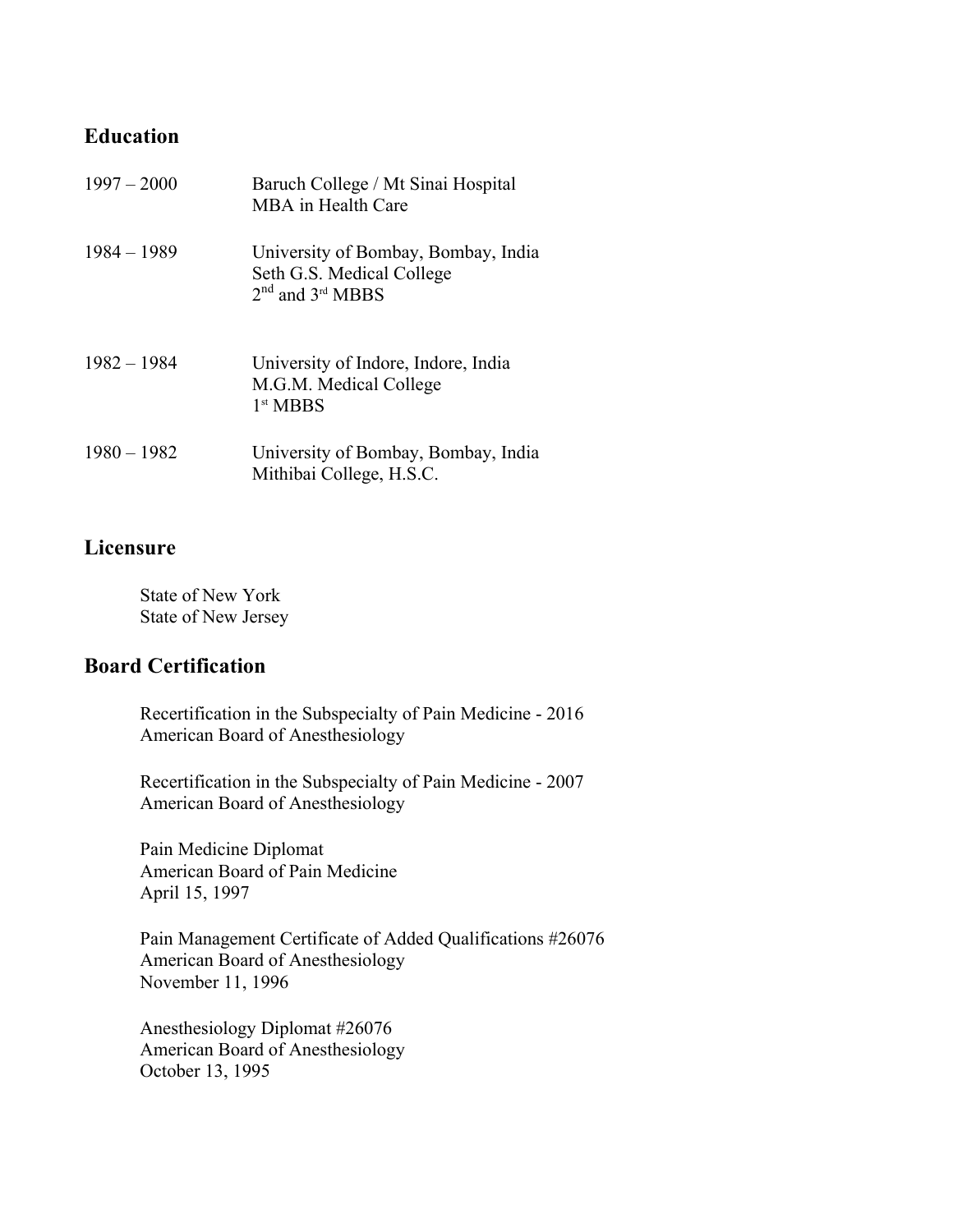## **Honors and Awards**

Director at Large American Society of Interventional Pain Physicians - 2015

Castle Connolly Top Doctors, New York Metro Area – 2012, 2013, 2014, 2015

NY Times: Super Doctors 2014, 2015

Medicare CAC Committee 2014 – Current

President, New York Society of Interventional Pain Physicians - 2013

Lifetime Achievement Award Pain Foundation of India October 27, 2012

U.S. World News – Best Doctor 2012

Robert D. Dripps, MD Memorial Award for Outstanding Graduate Resident in Anesthesiology 1994

1<sup>st</sup> Class Honors in 1<sup>st</sup>, 2<sup>nd</sup>, and 3<sup>rd</sup> MBBS

#### **Professional Membership**

American Society of Interventional Pain Physicians North American Spine Society American Board of Pain Medicine American Pain Society American Society of Anesthesiologists New York State Society of Anesthesiologists

#### **Publications**

Manchikanti, L Kaye, AM, Bakshi, S, Et al. "Responsible, Safe, and Effective Prescription of Opioids for Chronic Non-Cancer Pain: American Society of Interventional Pain Physicians (ASIPP) Guidelines." Pain Physician. 2017 Feb;20(2S):S3-S92.

Bakshi S. Co Editor, "Interventional Pain Management: A Practical Approach, 2<sup>nd</sup> Edition" Jaypee Brothers Medical Publishers Ltd, Mumbai India 2016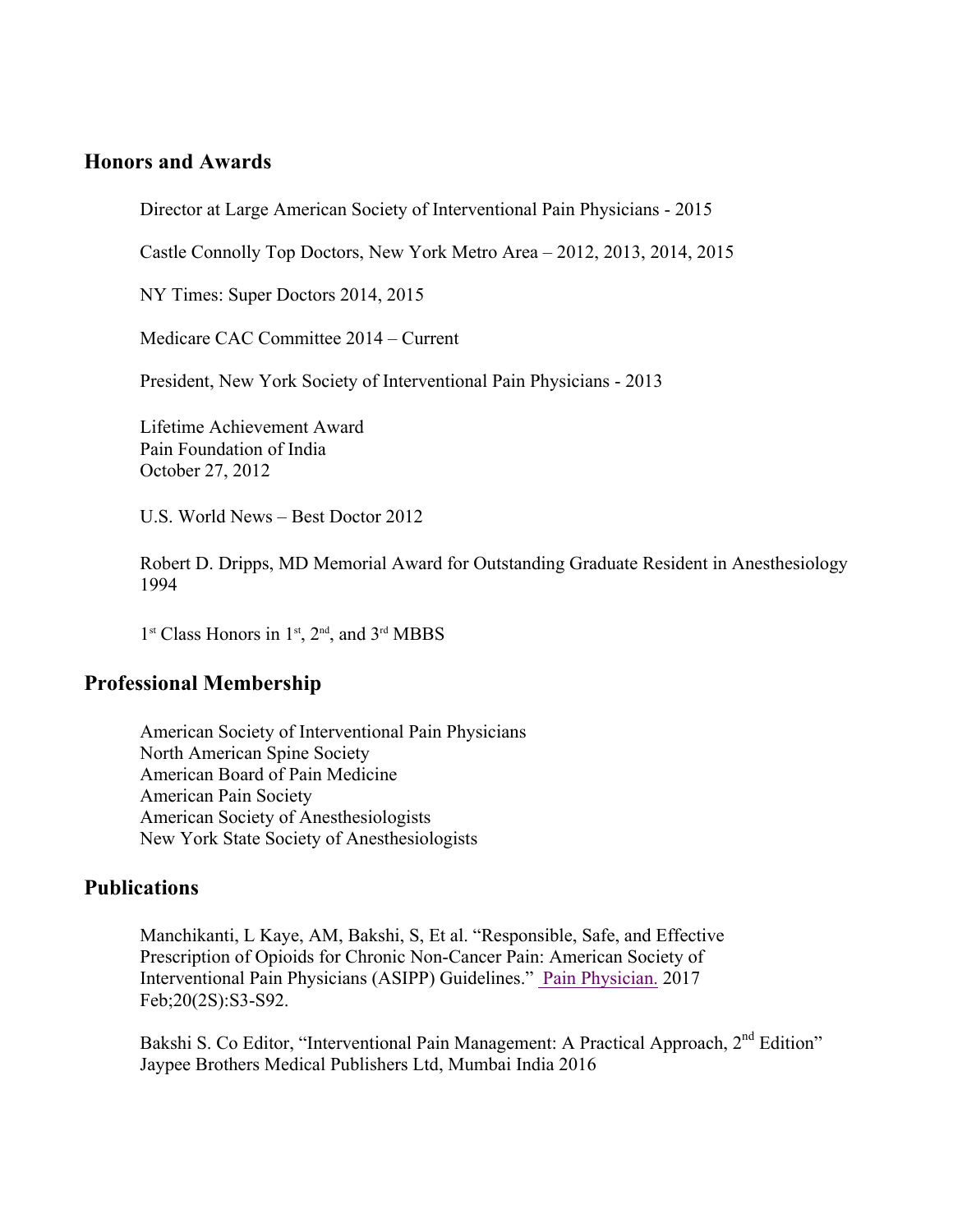Diwan S., Staats P., Bakshi S., et al. "Atlas of Pain Medicine Procedures" Ch. 32 Percutaneous Disc Decompression. McGraw-Hill Education. 2015

"Comparison of the Efficacy of Saline, Local Anesthetics, and Steroids in Epidural and Facet Joint Injections for the Management of Spinal Pain: A Systematic Review of Randomized Controlled Trials" Laxmaiah Manchikanti, MD, Devi E. Nampiaparampil, MD, Kavita N. Manchikanti, MD, Frank J. E. Falco, MD, Vijay Singh, MD, Ramsin M. Benyamin, MD, Alan D. Kaye, MD, PhD, Nalini Sehgal, MD, Amol Soin, MD, Thomas T. Simopoulos, MD, Sanjay Bakshi, MD,Christopher G. Gharibo, MD, Christopher J. Gilligan, MD, Joshua Hirsch, MD " In Press" Surgical Neurology International Spine

"Do Cervical Epidural Injections Provide Long –Term Relief in Neck and Upper Extremity Pain? A Systematic Review " Laxamaiah Manchikanti, MD, Devi E. Nampiarampil, MD, Kenneth D. Candido, MD, Sanjay Bakshi, MD, Jay S. Grider, DO,PhD, Frank J. E. Falco, MD, Nalmi Sehgal, MD, Joshua Hirsch, MD Pain Physicians 2015;18:39-60

Bakshi, S. "World Clinics: Anesthesia Critical Care & Pain Management" Jaypee Brothers Publishing, Mumbai, India 2013

Bakshi, S. Co Editor, "Symptom Oriented Pain Mangement" Jaypee Brothers Publishing, Mumbai, India 2012

Bakshi, S. Co-Editor; "*Practical Approach to Interventional Pain Management"* Jaypee Brothers Publishing, Mumbai, India

Bakshi,S. "*Practical Approach to Interventional Pain Management"* Chapters on Spinal Cord Stimulation, Lumbar Epidural Injections, Lumbar Facet Joint Injections and Medial Branch Blocks Jaypee Brothers Publishing, Mumbai, India

Bakhshi, S. *"Spinal Cord Stimulation: A Review."* American Society of Regional Anesthesia. August 1995, pp. 1-6.

Bakhshi, S., North, R. *"Implantable Pumps for Pain Delivery."* Journal of Neuro-Oncology. December 1995, pp. 133-139.

Staats, P.S., Bakhshi, S. *"Anesthetic Management of Spinal Pain due to Malignancies."* Physical Medicine and Rehabilitation: State of the Art Reviews. Vol. 9, No. 3, October 1995, pp. 747-764.

Bakhshi, S. North, R. *"The Failed Back: Augmentative Pain Procedures."* Seminar in Spine Surgery Vol. 8, No. 3, September 1996, pp. 239-244.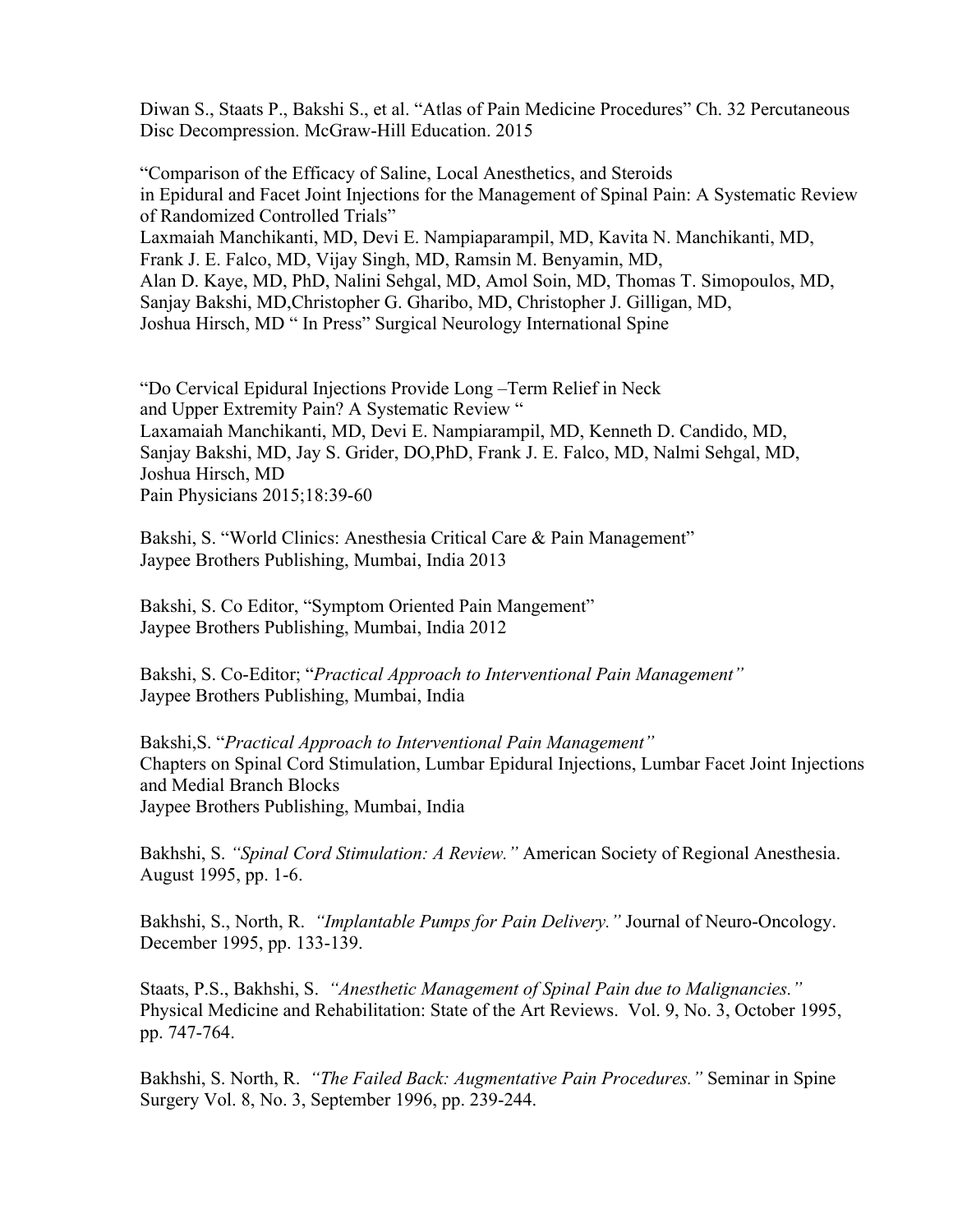#### **Lectures and Presentations**

ISSPCON 2016 Faculty Member Workshop: Cervical epiduralsteroid injection/Cervical medial branch block Lecture; "Current recommendations for the management of discogenic lower back pain" Lecture: "Fluoro anatomy of the lumbo-sacral spine" Indore, India February 5-7, 2016

Global Update on Pain (VI) International Course Director- Hands on Cadaver Workshop Demonstration: Lumbar transforaminal block/Facet block Lecture: "Interlaminar or Transforaminal or Caudal epidural steroid: How to choose?" Lecture: "Interventional pain management: Principles" Lecture: Spinal cord stimulator: Update on mechanism and hardware. Panelist: Pain Awareness Program Panelist: How to approach a patient with failed interventional blocks Mumbai, India November 19-22, 2015

Global Update on Pain (V)

International Course Director- Hands on Cadaver Workshop Lecture: "Complications of Interventional Pain Blocks" Lecture: "How to avoid complications in Pain Interventions" Lecture: "Spinal Cord stimulation: Mechanisms, Applications, Outcome Mumbai, India October 25-28<sup>th</sup>, 2012

 "Evolving Advanced Pain Therapies" New York & New Jersey Societies of Interventional Pain Physicians Faculty Hands on Cadaver Workshop Westin, New Jersey October 19-21, 2012

Lecture: *"Percutaneous Discectomy"* Spine: The New Millennium Ethicon Institute of Surgical Education Johnson & Johnson, 64-66 Senapati Bapat Marg, Mahim, Mumbai December 21, 2007

Global Update on Pain (III) International Course Director – Hands on Cadaver Workshop Lecture: *"Role of Radiofrequency Lesioning in Chronic Pain Management"*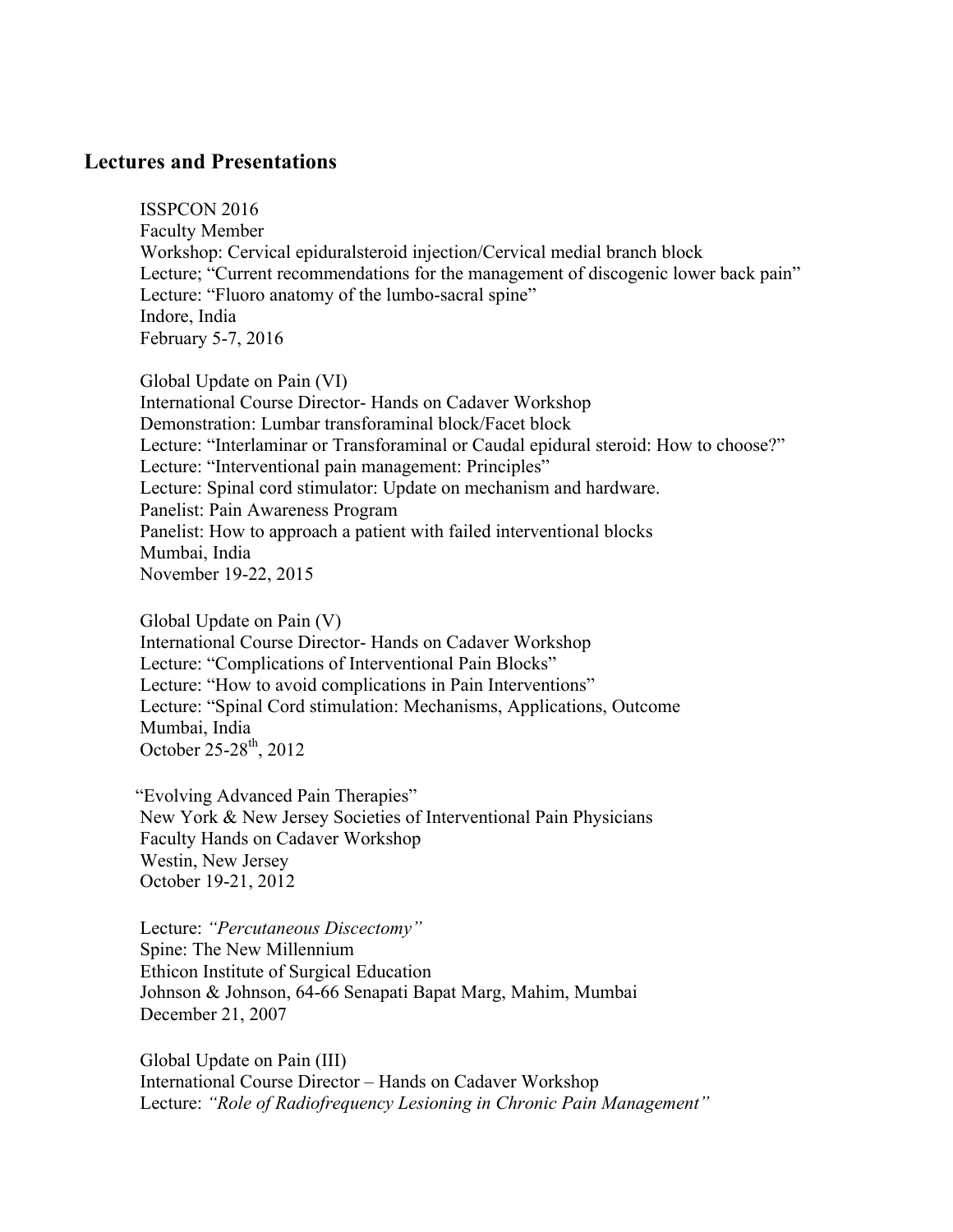Moderator: *"Iatrogenic Complications After Nerve Block Procedures"* Lecture: *"Percutaneous Disc Decompression"* Panelist: *"Pain Debate: How to Manage Your Pain"* Bombay Hospital and Medical Research Center, Mumbai, India November 9-12, 2006

*"Least Invasive Spine Intervention & Ozonucleolysis"* 3rd International Indo-Italian Symposium, Gurgaon, Haryana, India November 3-6, 2006

*"What's New in Interventional Pain Management?"* The Quad Institutional Pain Medicine Grand Rounds New York Presbyterian Hospital – Weil Cornell Medical College, New York, NY November 10, 2004

*"Steering The Way"* – An Implantable Pain Therapies Workshop Instructor for hands on cadaver workshop on spinal cord stimulation and intrathecal pumps for Attending Physicians and Pain Fellows in the New York/New Jersey area. June 13, 16-19, 2004

*"Interventional Pain Management of Low Back Pain/Treatment Options"* Bayonne Medical Center, Bayonne, New Jersey January 23, 2004

*"Spinal Cord Stimulator Implantation Live Demonstration"* Transmitted from Lenox Hill Hospital live to TCT Conference in Washington, DC September 17, 2003

Global Update on Pain (II) International Course Director – Hands on Cadaver Workshop Bombay Hospital and Medical Research Center, Mumbai, India February 6, 2003

*"New Advances in Pain Management"* American Society of Pain Management Nurses, Bellevue Medical Center October 9, 2002

*"Chronic Pain Management" –* Sponsored by Medtronic's Case Management Society of America – Metro New York Chapter April 12, 2000

*"Management of Chronic Pain: Are You Ready to Prescribe Narcotics?"* Nurse Practitioners Forum of Nurses in Advanced Practice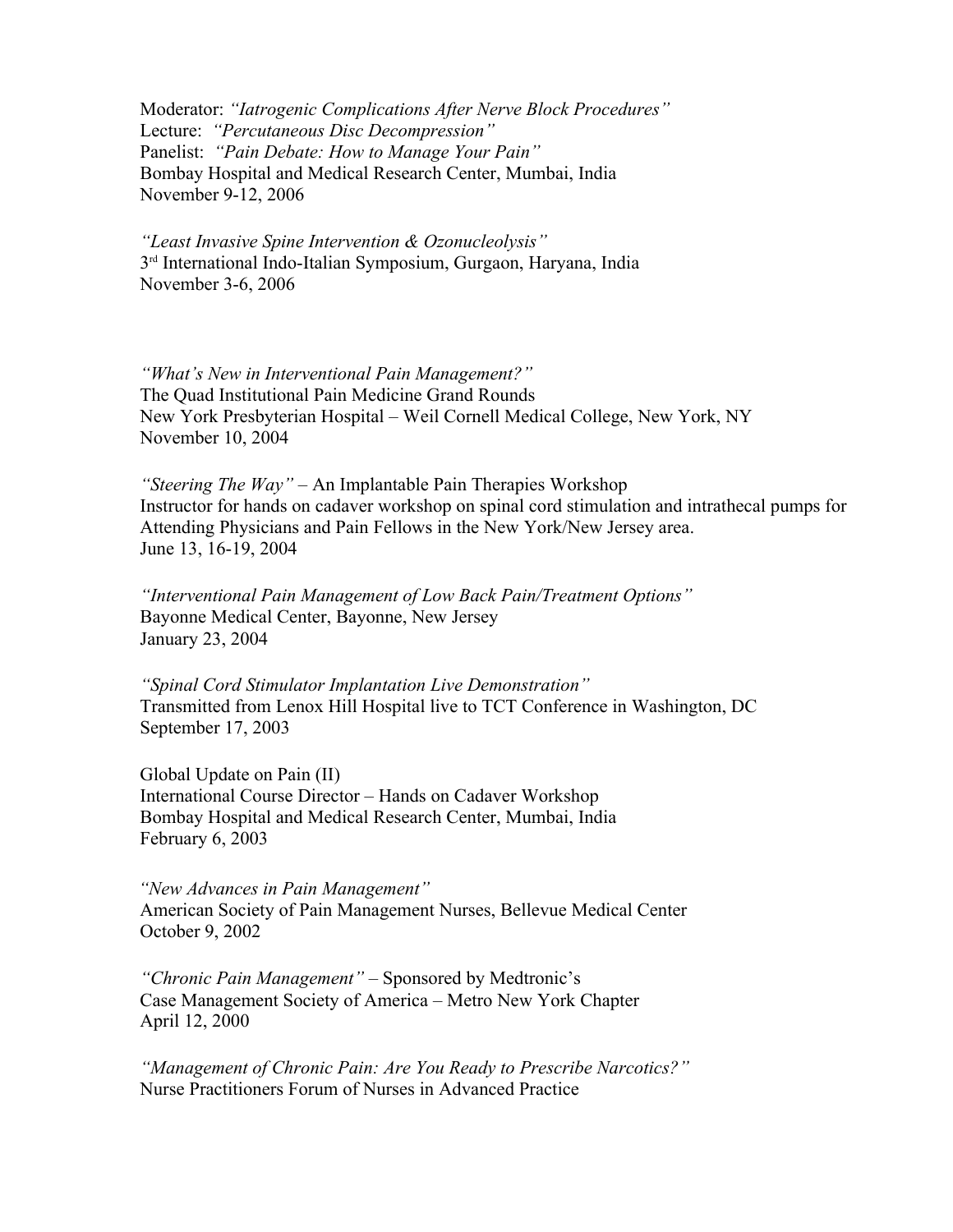New Jersey State Nurses Association Annual Conference Tropicana Resort and Casino, Atlantic City, New Jersey April 5, 2000

Global Update on Pain and XVth National Conference of Indian Society for the Study of Pain *"Symposium on Chronic Non-Malignant Pain: Cervical Epidural Steroid Therapy for Cervical Spondylosis Pain", "Live Demonstration Workshop on Nerve Blocks: Cervical Epidural Injection of Steroids"* Bombay Hospital and Medical Research Center, Mumbai, India February 11-13, 2000

*"Pain Management"*- Medical Grand Rounds Raritan Bay Medical Center November 25, 1997

*"Interventional Approaches to Cancer Pain Management"* Symposium on Cancer Pain, Staten Island University Hospital September 9, 1997

*"Pain Management: A Multidisciplinary Approach"* Medtronic Neurological. Monte Bianco, Staten Island, NY May 1, 1997

*"Management of Chronic Pain" –* Surgical Grand Rounds St.Vincent's Medical Center of Richmond. Staten Island, NY June 17, 1996

"*Role of the Anesthesiologist in the Treatment of Pain"* Seaview Hospital and Home – Brain Injury Unit April 8, 1996

#### **In The Media**

*"New Pain Treatments"* TV Globo (In Portugese) November 11, 2005

Health Segment: *"Help for Chronic Back Pain"*  7 On Call, Eyewitness News WABC TV New York August 16, 2005

Health Segment: *"Neurostimulator Implants"* WB 11 News